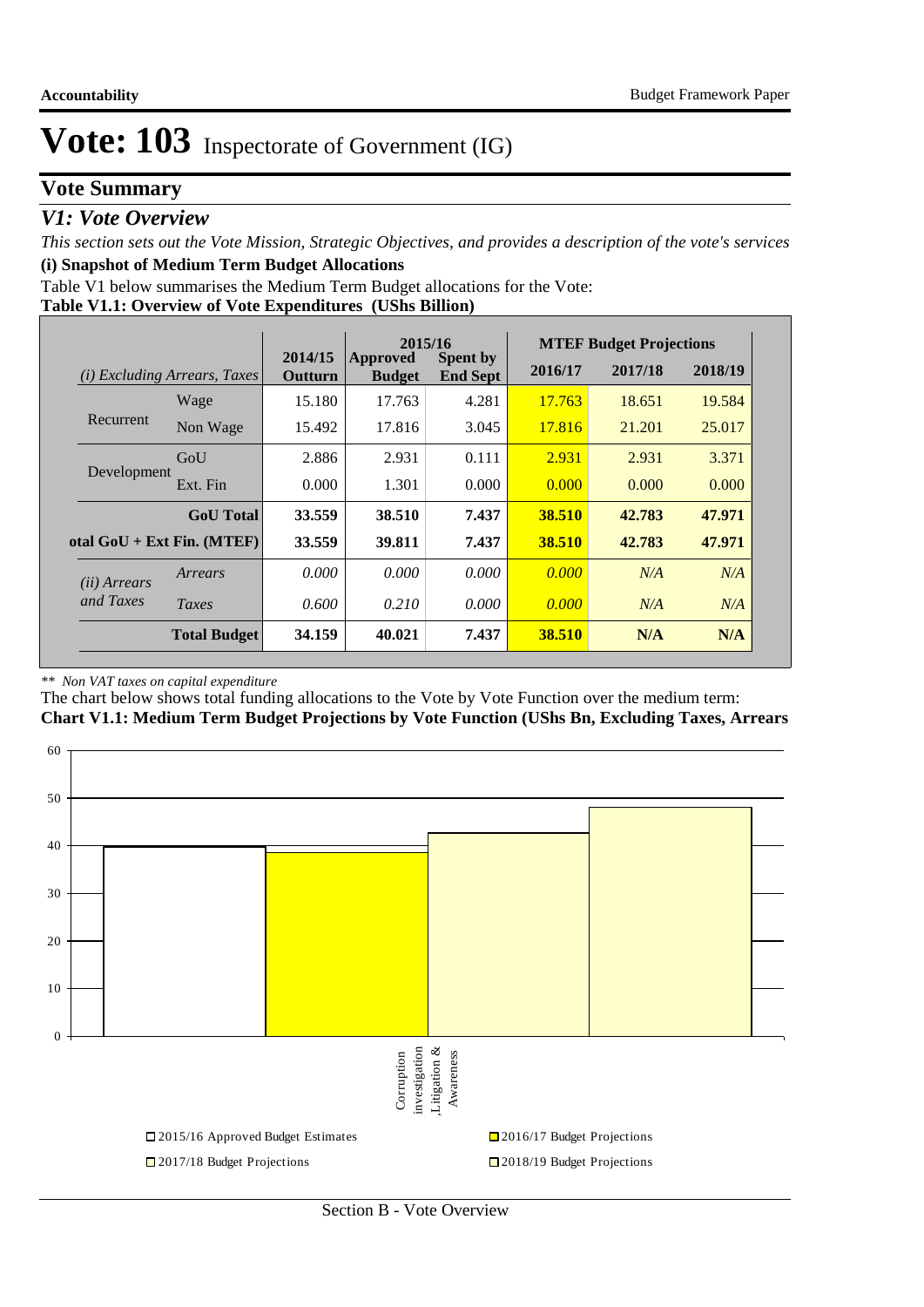### **Vote Summary**

### **(ii) Vote Mission Statement**

The Vote's Mission Statement is:

*To promote good governance through enhancing accountability and transparency; and enforcement of the rule of law and adminstrative justice in public offices*

#### **(iii) Vote Outputs which Contribute to Priority Sector Outcomes**

The table below sets out the vote functions and outputs delivered by the vote which the sector considers as contributing most to priority sector outcomes.

| <b>Sector Outcome 1:</b>                                                                        | <b>Sector Outcome 2:</b>                                                                 | <b>Sector Outcome 3:</b>                                                                      |  |
|-------------------------------------------------------------------------------------------------|------------------------------------------------------------------------------------------|-----------------------------------------------------------------------------------------------|--|
| <b>Efficient service delivery through</b><br>formulation and monitoring of credible<br>budgets. | Compliance to accountability policies,<br>service delivery standards and<br>regulations. | <b>Accountability Sector's contribution to</b><br>economic growth and development<br>enhanced |  |
| Vote Function: 14 51 Corruption investigation , Litigation & Awareness                          |                                                                                          |                                                                                               |  |
| <b>Outputs Contributing to Outcome 1:</b>                                                       | <b>Outputs Contributing to Outcome 2:</b>                                                | <b>Outputs Contributing to Outcome 3:</b>                                                     |  |
| None                                                                                            | <b>Outputs Provided</b>                                                                  | None                                                                                          |  |
|                                                                                                 | 145102 Investigations/operations                                                         |                                                                                               |  |
|                                                                                                 | 145103 Prosecutions & Civil Litigation                                                   |                                                                                               |  |
|                                                                                                 | 145104 Education and Public Awareness                                                    |                                                                                               |  |
|                                                                                                 | 145105 Decentralised Anti - corruption<br>programmes                                     |                                                                                               |  |
|                                                                                                 | 145106 Verification of Leaders'<br>Declarations                                          |                                                                                               |  |
|                                                                                                 | 145107 Ombudsman Complaints, Policy<br>and Systems Studies                               |                                                                                               |  |

#### **Table V1.2: Sector Outcomes, Vote Functions and Key Outputs**

## *V2: Past Vote Performance and Medium Term Plans*

*This section describes past and future vote performance, in terms of key vote outputs and plans to address sector policy implementation issues.* 

### **(i) Past and Future Planned Vote Outputs**

#### *2014/15 Performance*

During the financial year, the IG planned to conduct investigations into alleged cases of corruptions and maladministration, prosecute corruption cases, and defend cases brought against it. It further planned to carryout public awareness programmes, conduct policy and systems studies to identify areas susceptible to corruption and enforcement of leadership code. The following were achieved during the financial year: A total of 2,390 corruption and ombudsman complaints were registered, 1,113 were recorded at the head office and 1,257 in the regional Offices. 2, 094 investigations were concluded into alleged corruption cases and maladministration in public offices out of planned 1,950. Arising from the investigations, 54 arrests were made, 69 cases were prosecuted resulting into 15 convictions, 5 acquittals, 6 cases withdrawn and 2 dismissals and recovery of UGX. 970,606,750. In addition, the IG carried out sensitization drive by conducting 39 Radio Talk Shows, TV programs, airing out radio spot messages, supporting activities of 20 integrity clubs, designed and disseminated assorted IEC materials. The purpose of the sanitization drive was to educate the community mostly in the NUSAF and PRDP areas on effects of corruption on service delivery, their roles in fighting corruption and the mechanism for reporting corruption cases. In order to improve procedures, systems and practices in public offices, 8 systemic investigations were conducted and system study in to vaccines storage and distribution in Uganda were concluded.

The IG further procured vehicles and office equipments (Computer and Accessories and 12 Pick-Ups) and trained 60 technical officers in report writing. Under the leadership code output, 51 verifications of leaders' declarations were conducted out of planned 50 and 20 investigations into breaches of leadership code were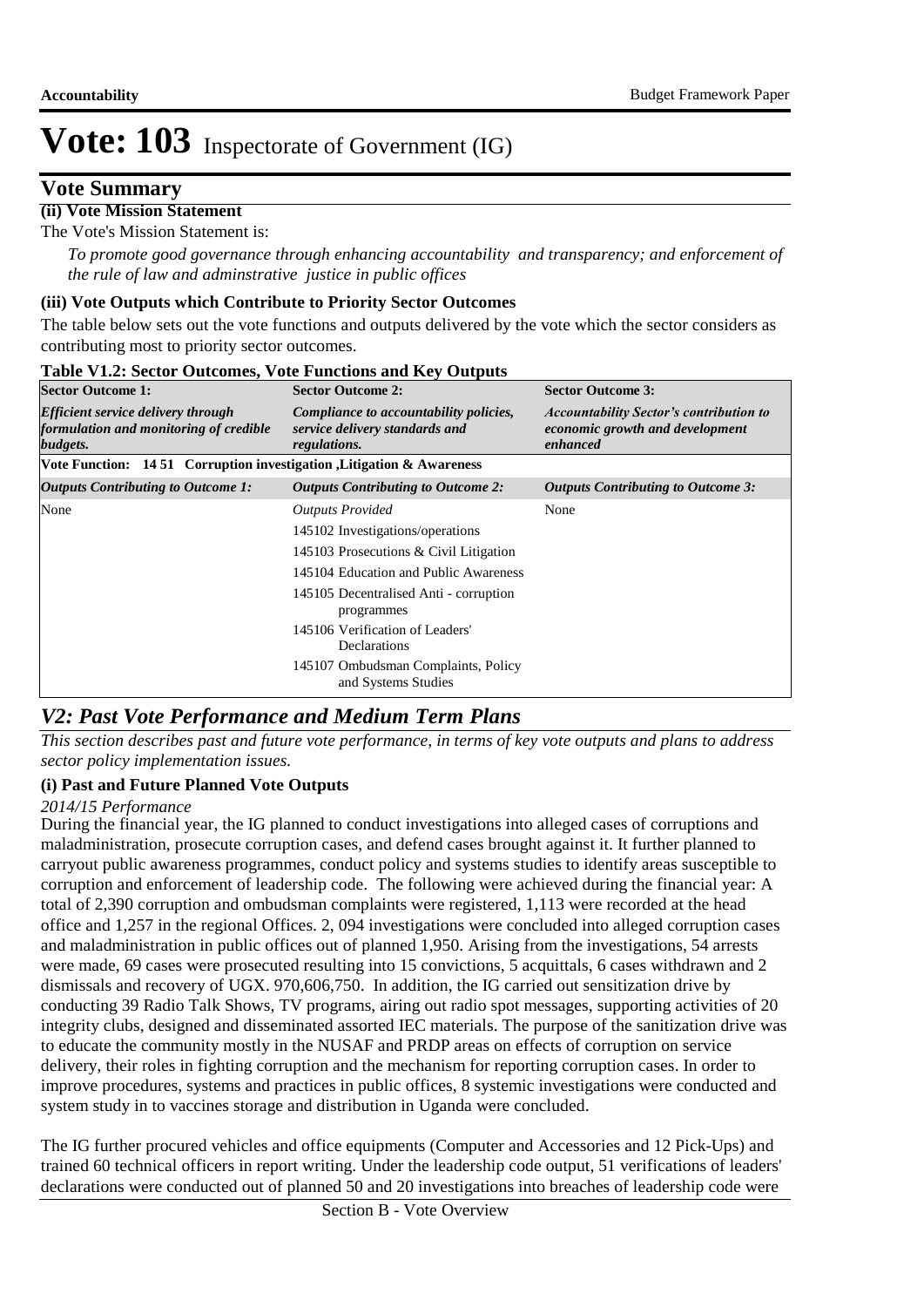### **Vote Summary**

concluded respectively. Under Social Accountability and Community Monitoring Project supported by World Bank the IG trained 47 Community Trainers and 7 Regional Managers. The IG further monitored and or inspected 197 projects, 186 of which were PRDP and 11 NUSAF II projects.

#### *Preliminary 2015/16 Performance*

In the current FY 2015/16, the IG planned to undertake the following activities; investigate and complete 85% of reported corruption complaints in MDAs, 90% in Local Governments, conclude 70% of the backlog cases, prosecute 50 corruption cases, conclude 20 civil litigation cases, organize 15 sensitization workshops, facilitate 20 Integrity Clubs in Universities and Other Tertiary Institutions, verify 50 declarations of leaders, conclude 20 investigations into breaches of Leadership Code, conduct 2 Policy and System Studies, conclude 8 systemic investigation and investigates 150 ombudsman complaints. By the end of September 2015, the IG had achieved the following:

(i) total of 649 complaints were registered; 330 complaints registered at the Head Office and 319 Regional Offices across the country. Of the registered complaints indicated above, only 2% (13) were send via SMS (Report2IG Platform);

(ii) Concluded 773 investigations of these, 187 investigations were conducted by Directorate of Operations & III, 508 Regional Offices, 66 Directorate of Ombudsman Affairs and 12 Project Monitoring Division; (iii) 4,933 investigations are ongoing, of these 4,620 are in Regional Offices, 195 Directorate of Ombudsman, 85 Directorate of Operations & III, 24 project Monitoring Division and 9 Directorate of Leadership Code. Arising from the investigations, 19 arrests were made, UGX. 125,020,495 was recovered; (iv) Prosecuted 21 cases and obtained 17 convictions, 3 acquittals and only 1 case was withdrawn. The case conviction rate at the closure of the quarter was therefore 81% and

(v) 53.8% (7) of planned verifications of leaders' declarations were conducted and no investigations into breaches of the Leadership Code Act were concluded.

| Vote, Vote Function<br><b>Key Output</b>                                                   | <b>Approved Budget and</b><br><b>Planned outputs</b>                                                  | 2015/16 | <b>Spending and Outputs</b><br><b>Achieved by End Sept</b>                                                                                                                                                                                                                                                                             | 2016/17<br><b>Proposed Budget and</b><br><b>Planned Outputs</b>                                        |                 |       |  |  |  |  |
|--------------------------------------------------------------------------------------------|-------------------------------------------------------------------------------------------------------|---------|----------------------------------------------------------------------------------------------------------------------------------------------------------------------------------------------------------------------------------------------------------------------------------------------------------------------------------------|--------------------------------------------------------------------------------------------------------|-----------------|-------|--|--|--|--|
| Vote: 103 Inspectorate of Government (IG)                                                  |                                                                                                       |         |                                                                                                                                                                                                                                                                                                                                        |                                                                                                        |                 |       |  |  |  |  |
| Vote Function: 1451 Corruption investigation , Litigation & Awareness                      |                                                                                                       |         |                                                                                                                                                                                                                                                                                                                                        |                                                                                                        |                 |       |  |  |  |  |
| <b>Output: 145102</b>                                                                      | <b>Investigations/operations</b>                                                                      |         |                                                                                                                                                                                                                                                                                                                                        |                                                                                                        |                 |       |  |  |  |  |
| Description of Outputs:                                                                    | investigate 85% corruption<br>cases undertake 12 project<br>inspections complete 70%<br>backlog cases |         | Undertook 3 monthly follow up<br>reports on the project inspection<br>and monitoring during the<br>quarter.<br>149.6% corruption complaints<br>were investigated and<br>completed.<br>Concluded 161 backlog cases<br>The % achieved could not be<br>computed because the IG is still<br>compiling number of existing<br>backlog cases. | investigate 85% corruption<br>cases undertake 200 project<br>inspections complete 70%<br>backlog cases |                 |       |  |  |  |  |
| Performance Indicators:                                                                    |                                                                                                       |         |                                                                                                                                                                                                                                                                                                                                        |                                                                                                        |                 |       |  |  |  |  |
| % of proposed corrective<br>actions identified during<br>project inspection<br>implemented | 70                                                                                                    |         | 55.8                                                                                                                                                                                                                                                                                                                                   |                                                                                                        | 70              |       |  |  |  |  |
| % of backlog cases<br>investigated                                                         | 70                                                                                                    |         | 20                                                                                                                                                                                                                                                                                                                                     |                                                                                                        | 70              |       |  |  |  |  |
| % of corruption cases<br>investigated and completed                                        | 85                                                                                                    |         | 149.6                                                                                                                                                                                                                                                                                                                                  |                                                                                                        | 85              |       |  |  |  |  |
| Output Cost: UShs Bn:                                                                      |                                                                                                       | 2.923   | $UShs Bn$ :                                                                                                                                                                                                                                                                                                                            | 0.592                                                                                                  | <b>UShs Bn:</b> | 3.218 |  |  |  |  |

### **Table V2.1: Past and 2016/17 Key Vote Outputs\***

Section B - Vote Overview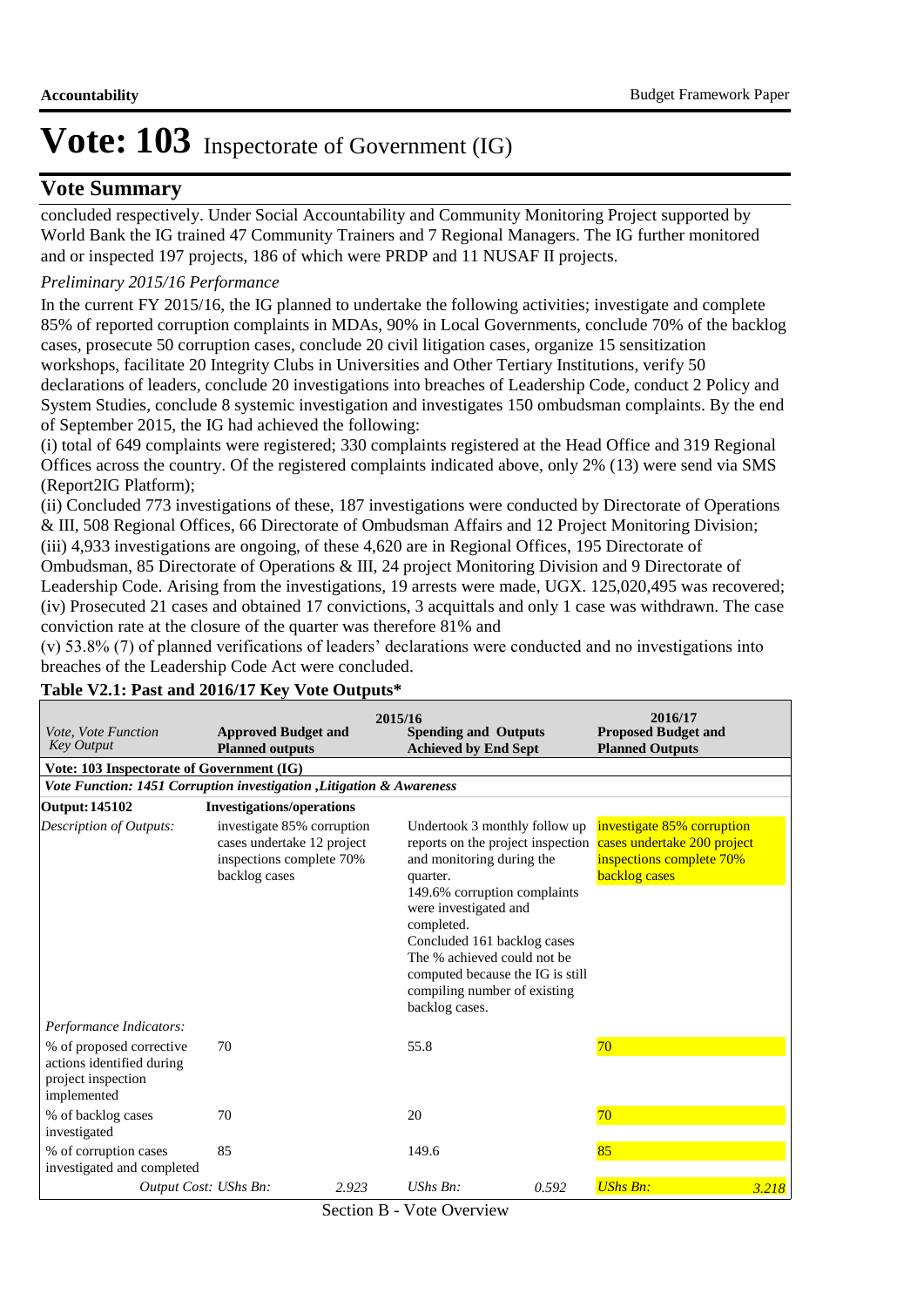# **Vote Summary**

| Vote, Vote Function<br><b>Key Output</b>                                    | <b>Approved Budget and</b><br><b>Planned outputs</b>                                                                               | 2015/16 | <b>Spending and Outputs</b><br><b>Achieved by End Sept</b>                                                                                                                                                                                                                                                                                                                          |       | 2016/17<br><b>Proposed Budget and</b><br><b>Planned Outputs</b>                                                                                          |        |
|-----------------------------------------------------------------------------|------------------------------------------------------------------------------------------------------------------------------------|---------|-------------------------------------------------------------------------------------------------------------------------------------------------------------------------------------------------------------------------------------------------------------------------------------------------------------------------------------------------------------------------------------|-------|----------------------------------------------------------------------------------------------------------------------------------------------------------|--------|
| <b>Output: 145103</b>                                                       | Prosecutions & Civil Litigation                                                                                                    |         |                                                                                                                                                                                                                                                                                                                                                                                     |       |                                                                                                                                                          |        |
| Description of Outputs:                                                     | complete 12 judicial review<br>cases prosecute 50 corruption<br>cases                                                              |         | Concluded prosecutions of 21<br>cases out of quarterly target of<br>13.<br>Concluded 5 Judicial Review<br>cases out of the quarterly target<br>of 4.                                                                                                                                                                                                                                |       | complete 12 judicial review<br>cases prosecute 50 corruption<br>cases                                                                                    |        |
| Performance Indicators:                                                     |                                                                                                                                    |         |                                                                                                                                                                                                                                                                                                                                                                                     |       |                                                                                                                                                          |        |
| Number of judicial review<br>cases concluded                                | 12                                                                                                                                 |         | 5                                                                                                                                                                                                                                                                                                                                                                                   |       | 12                                                                                                                                                       |        |
| Number of corruption cases<br>prosecuted and completed.                     | 50                                                                                                                                 |         | 21                                                                                                                                                                                                                                                                                                                                                                                  |       | 50                                                                                                                                                       |        |
| Output Cost: UShs Bn:                                                       |                                                                                                                                    | 2.459   | <b>UShs Bn:</b>                                                                                                                                                                                                                                                                                                                                                                     | 0.500 | <b>UShs Bn:</b>                                                                                                                                          | 2.600  |
| <b>Output: 145104</b>                                                       | <b>Education and Public Awareness</b>                                                                                              |         |                                                                                                                                                                                                                                                                                                                                                                                     |       |                                                                                                                                                          |        |
| Description of Outputs:                                                     | develop and disseminate 4 IEC<br>materials support 20<br>partnerships and institutions<br>carry out 15 sensitisation<br>programmes |         | Conducted 3 DTM sensitization<br>workshops in Mbarara, Jinja<br>and Lira.<br>Supported 5 partnerships in<br>institutions and a secondary<br>school<br>No IEC materials were<br>developed during the quarter                                                                                                                                                                         |       | develop and disseminate 4 IEC<br>materials support 20<br>partnerships and institutions<br>carry out 15 sensitisation<br>programmes                       |        |
| Performance Indicators:                                                     |                                                                                                                                    |         |                                                                                                                                                                                                                                                                                                                                                                                     |       |                                                                                                                                                          |        |
| Number of sensitisation<br>programmes conducted.                            | 15                                                                                                                                 |         | 3                                                                                                                                                                                                                                                                                                                                                                                   |       | 15                                                                                                                                                       |        |
| Number of partnerships and<br>institutions supported                        | 20                                                                                                                                 |         | 5                                                                                                                                                                                                                                                                                                                                                                                   |       | 20                                                                                                                                                       |        |
| Output Cost: UShs Bn:                                                       |                                                                                                                                    | 2.121   | $UShs Bn$ :                                                                                                                                                                                                                                                                                                                                                                         | 0.326 | <b>UShs Bn:</b>                                                                                                                                          | 1.959  |
| <b>Output: 145105</b>                                                       | <b>Decentralised Anti - corruption programmes</b>                                                                                  |         |                                                                                                                                                                                                                                                                                                                                                                                     |       |                                                                                                                                                          |        |
| Description of Outputs:                                                     | investigate and complete 90%<br>funds during investigations<br>undertake 12 followups on IG<br>Recommendations                     |         | 128% corruption complaints<br>corruption cases recover 50% of were investigated and<br>completed.<br>This programme followed up on<br>138 recommendations. The<br>findings indicate that 77<br>$(55.8\%)$ of the<br>recommendations followed up<br>were implemented.<br>Recommended UGX.<br>138,040,381 for recovery of<br>which UGX. 125,020,495<br>(90.6%) was actually recovered |       | investigate and complete 90%<br>corruption cases recover 50% of<br>funds during investigations<br>undertake 12 followups on IG<br><b>Recommendations</b> |        |
| Performance Indicators:                                                     |                                                                                                                                    |         |                                                                                                                                                                                                                                                                                                                                                                                     |       |                                                                                                                                                          |        |
| % of funds recovered from<br>MDALGs as recommended<br>during investigations | 50                                                                                                                                 |         | 90.6                                                                                                                                                                                                                                                                                                                                                                                |       | 50                                                                                                                                                       |        |
| % of corruption cases<br>complaints investigated and<br>completed           | 90%                                                                                                                                |         | 128                                                                                                                                                                                                                                                                                                                                                                                 |       | 90%                                                                                                                                                      |        |
| Output Cost: UShs Bn:                                                       |                                                                                                                                    | 12.268  | UShs Bn:                                                                                                                                                                                                                                                                                                                                                                            | 2.604 | <b>UShs Bn:</b>                                                                                                                                          | 12.569 |
| <b>Output: 145106</b>                                                       | <b>Verification of Leaders' Declarations</b>                                                                                       |         |                                                                                                                                                                                                                                                                                                                                                                                     |       |                                                                                                                                                          |        |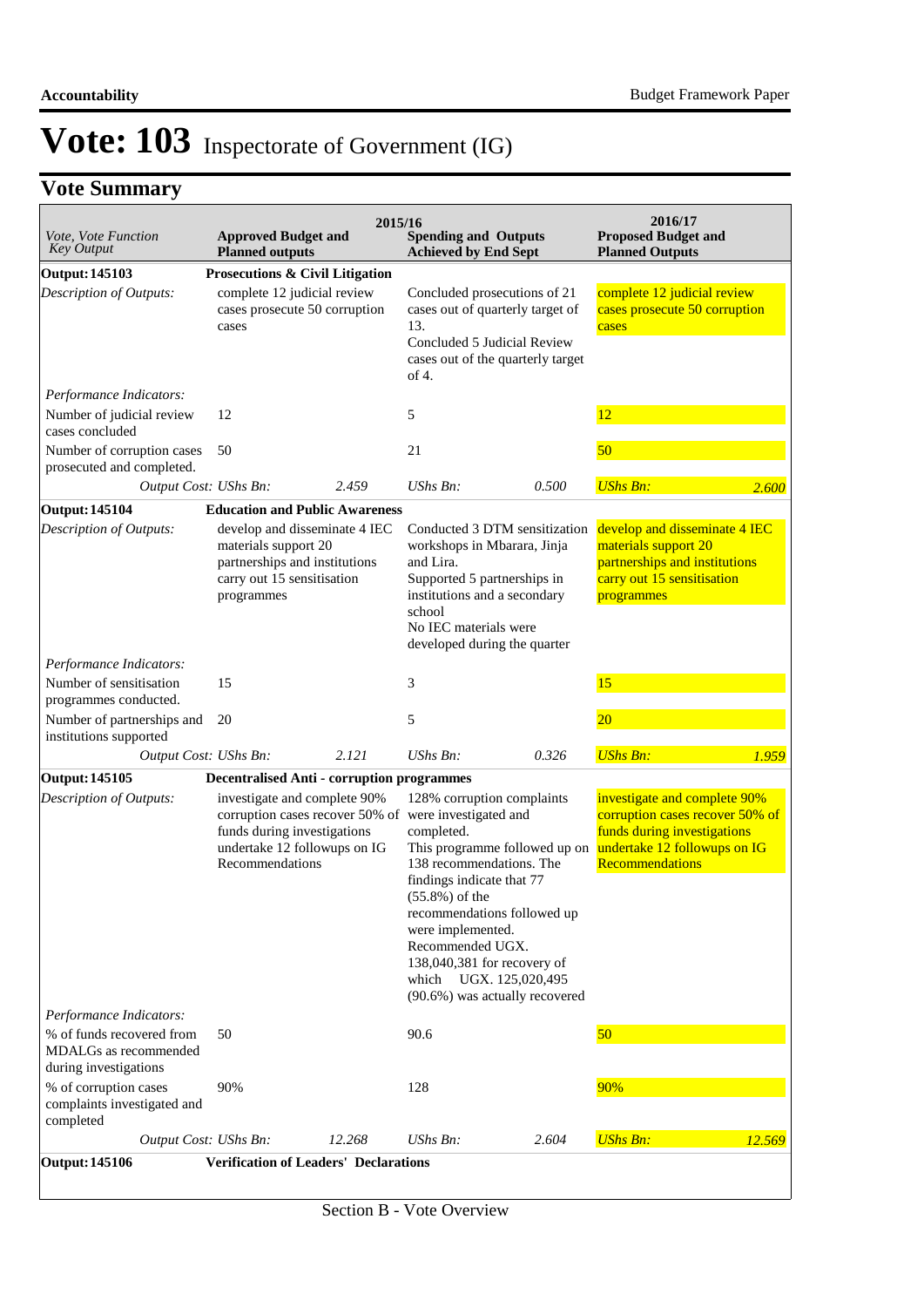# **Vote Summary**

|                                                                      |                                                                                                                           | 2015/16 |                                                                                                                                                                                                                                                                                                                                                                                                                                                                        |       | 2016/17                                                                                                                                           |        |
|----------------------------------------------------------------------|---------------------------------------------------------------------------------------------------------------------------|---------|------------------------------------------------------------------------------------------------------------------------------------------------------------------------------------------------------------------------------------------------------------------------------------------------------------------------------------------------------------------------------------------------------------------------------------------------------------------------|-------|---------------------------------------------------------------------------------------------------------------------------------------------------|--------|
| Vote, Vote Function<br><b>Key Output</b>                             | <b>Approved Budget and</b><br><b>Planned outputs</b>                                                                      |         | <b>Spending and Outputs</b><br><b>Achieved by End Sept</b>                                                                                                                                                                                                                                                                                                                                                                                                             |       | <b>Proposed Budget and</b><br><b>Planned Outputs</b>                                                                                              |        |
| Description of Outputs:                                              | of leadership code verify 50<br>leaders declarations 100%<br>compliance required for leaders<br>declarations              |         | investigate 20 leaders for breach The IG will receive declarations<br>in March 2016.<br>Concluded 7 (53.8%)<br>verifications out of the quarterly<br>target of 13. All the<br>verifications were found to be<br>commensurate to their known<br>sources of income. 33<br>verifications are ongoing at<br>various levels.<br>No investigations into breaches<br>of the Leadership Code were<br>concluded. However, 9<br>investigations are ongoing are<br>various levels |       | investigate 20 leaders for breach<br>of leadership code verify 50<br>leaders declarations 100%<br>compliance required for leaders<br>declarations |        |
| Performance Indicators:                                              |                                                                                                                           |         |                                                                                                                                                                                                                                                                                                                                                                                                                                                                        |       |                                                                                                                                                   |        |
| Number of leaders<br>investigated for breach of<br>Leadership Code   | 20                                                                                                                        |         | 0                                                                                                                                                                                                                                                                                                                                                                                                                                                                      |       | 20                                                                                                                                                |        |
| Number of leader's<br>declarations verified                          | 50                                                                                                                        |         | 7                                                                                                                                                                                                                                                                                                                                                                                                                                                                      |       | 50                                                                                                                                                |        |
| Compliance rate for leaders<br>required to file declaration<br>forms | 100                                                                                                                       |         | 0                                                                                                                                                                                                                                                                                                                                                                                                                                                                      |       | 100                                                                                                                                               |        |
| Output Cost: UShs Bn:                                                |                                                                                                                           | 2.184   | $UShs Bn$ :                                                                                                                                                                                                                                                                                                                                                                                                                                                            | 0.427 | <b>UShs Bn:</b>                                                                                                                                   | 2.193  |
| <b>Output: 145107</b>                                                | <b>Ombudsman Complaints, Policy and Systems Studies</b>                                                                   |         |                                                                                                                                                                                                                                                                                                                                                                                                                                                                        |       |                                                                                                                                                   |        |
| Description of Outputs:                                              | complete 4 policy and system<br>studies carry out 150<br>ombudsman investigations<br>conduct 8 systemic<br>investigations |         | Investigated and concluded 63<br>(126%) Ombudsman cases out<br>of quarterly target of 50.<br>Concluded 3 (150%) systemic<br>investigations out of the<br>planned 2<br>No Policy and System studies<br>were concluded during the<br>quarter                                                                                                                                                                                                                             |       | complete 4 policy and system<br>studies carry out 150<br>ombudsman investigations<br>conduct 8 systemic<br>investigations                         |        |
| Performance Indicators:                                              |                                                                                                                           |         |                                                                                                                                                                                                                                                                                                                                                                                                                                                                        |       |                                                                                                                                                   |        |
| Number of systemic<br>investigations conducted<br>perannum           | 8                                                                                                                         |         | 3                                                                                                                                                                                                                                                                                                                                                                                                                                                                      |       | 8                                                                                                                                                 |        |
| Number of Ombudsman<br>investigations concluded.                     | 150                                                                                                                       |         | 63                                                                                                                                                                                                                                                                                                                                                                                                                                                                     |       | 150                                                                                                                                               |        |
| Number of Policy and<br>Systems Studies completed.                   | $\overline{4}$                                                                                                            |         | $\boldsymbol{0}$                                                                                                                                                                                                                                                                                                                                                                                                                                                       |       |                                                                                                                                                   |        |
| Output Cost: UShs Bn:                                                |                                                                                                                           | 1.797   | <b>UShs Bn:</b>                                                                                                                                                                                                                                                                                                                                                                                                                                                        | 0.236 | <b>UShs Bn:</b>                                                                                                                                   | 2.093  |
| <b>Vote Function Cost</b>                                            | <b>UShs Bn:</b>                                                                                                           |         | 40.021 UShs Bn:                                                                                                                                                                                                                                                                                                                                                                                                                                                        |       | 7.437 UShs Bn:                                                                                                                                    | 38.510 |
| VF Cost Excl. Ext Fin.                                               | <b>UShs Bn</b>                                                                                                            |         | 38.720 UShs Bn                                                                                                                                                                                                                                                                                                                                                                                                                                                         |       | 7.437 <mark>UShs Bn</mark>                                                                                                                        | 38.510 |
| <b>Cost of Vote Services:</b>                                        | UShs Bn:                                                                                                                  |         | 39.811 UShs Bn:                                                                                                                                                                                                                                                                                                                                                                                                                                                        |       | 7.437 UShs Bn:                                                                                                                                    | 38.510 |
| Vote Cost Excl. Ext Fin.                                             | <b>UShs Bn</b>                                                                                                            |         | 38.720 UShs Bn                                                                                                                                                                                                                                                                                                                                                                                                                                                         |       | 7.437 UShs Bn                                                                                                                                     | 38.510 |

*\* Excluding Taxes and Arrears*

### *2016/17 Planned Outputs*

During the ensuing FY 2016/17 the IG will specifically plan, develop strategy and implement interventions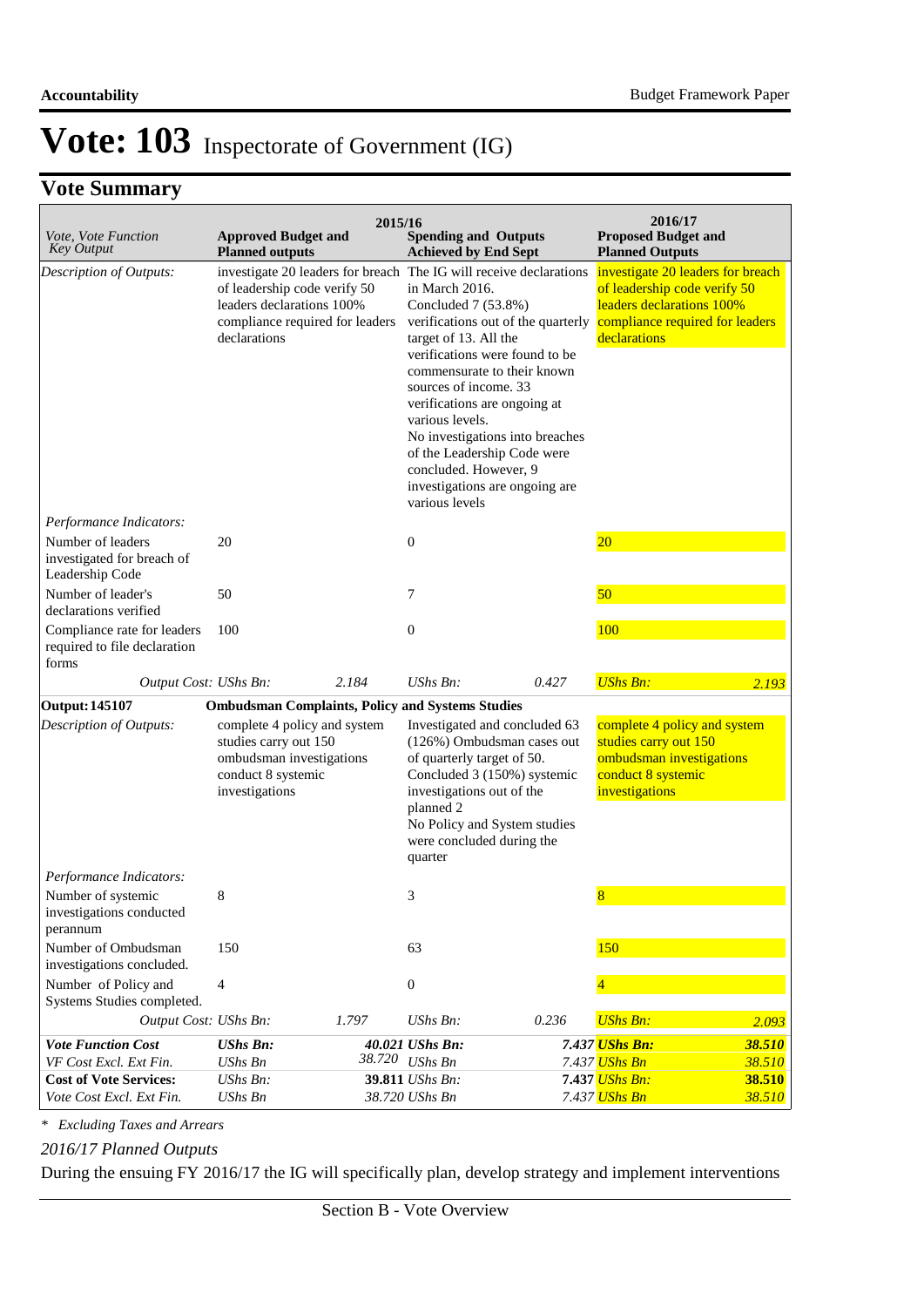### **Vote Summary**

which focus on: (i) Improving efficiency and effectiveness in preventing, detecting and eliminating corruption; (ii) Leveraging the ombudsman role to embed adherence to the rule of law, efficiency, natural justice and good governance in public administration; (iii) Strengthening the enforcement of the Leadership Code of Conduct and (iv) Enhancing public awareness about the IG mandate and strengthen strategic partnerships. Specifically, the IG is set out to achieve the following outputs:

a. Investigating and prosecuting cases of corruption, establishing and implement an improved complaints management system, enhancing capacity to efficiently and effectively investigate and prosecute corruption cases and strengthening mechanisms to detect and prevent corruption. This will be realized by the IG through: (i) Investigating 90% of the corruption complaints registered from LGs and 85% from MDAs; (ii) Prosecuting 50 corruption cases; (iii) Recovering 50% of funds recommended for recovery during investigations, (iv) Completing 70% of the backlog of cases, (v) conducting specialised training and (vii) developing procedure manuals.

B. Investigating maladministration and injustice in public office, enhancing the capacity of MDALGs to identify and resolve underlying drivers of complaints at source and using the systems approach to proactively identify and address high risk areas in governance. The IG will therefore achieve the above through carrying out 8 systemic investigations 2 policy studies and150 investigations.

C. Increasing compliance with Leadership Code of Conduct Act, improving capacity to verify declarations, increasing capacity to investigate and prosecute breaches of the Leadership Code of Conduct and developing and Implementing E-system for declarations. Under this the IG will investigate 20 cases of breaches of the Leadership Cod Act, conduct verification of 50 declarations and roll out online declarations to over 10 government institutions to ensure 100% compliance.

D. Strengthen IG's brand and its public education, training and awareness interventions to enlist public support for preventing and combating corruption through conducting 15 sensitization programmes, developing and disseminating 4 sets of IEC materials, enhancing participation of the citizens in combating corruption through Social Accountability and Monitoring project supported by World Bank and other Development Partners (in NUSAF II Areas).

E. Increase Monitoring and Inspection of development programmes undertaking continuous Monitoring/inspection of major Government Development Programmes such as NUSAF, PRDP, and Youth Livelihood Fund.

F.Strengthen Internal Capacity to build an Ethical & Performance Driven Culture by conducting team building events, mentorship sessions, and leadership, supervision and management trainings.

G. Strengthen organizational effectiveness and efficiency by aligning strategy, resources, processes and infrastructure through implementing the outcome of Organizational Development Assessment, participatory planning, budgeting and maximizing resources towards the achievement of the mandate.

#### **Table V2.2: Past and Medium Term Key Vote Output Indicators\***

|                                                                     |                           | 2015/16                 |                                      |         | <b>MTEF Projections</b> |         |  |  |  |
|---------------------------------------------------------------------|---------------------------|-------------------------|--------------------------------------|---------|-------------------------|---------|--|--|--|
| <i>Vote Function Key Output</i><br><b>Indicators and Costs:</b>     | 2014/15<br><b>Outturn</b> | <b>Approved</b><br>Plan | <b>Outturn by</b><br><b>End Sept</b> | 2016/17 | 2017/18                 | 2018/19 |  |  |  |
| Vote: 103 Inspectorate of Government (IG)                           |                           |                         |                                      |         |                         |         |  |  |  |
| Vote Function:1451 Corruption investigation, Litigation & Awareness |                           |                         |                                      |         |                         |         |  |  |  |
| % of backlog cases investigated                                     |                           | 70                      | 20                                   | 70      | 70                      | 70      |  |  |  |
| % of corruption cases investigated                                  |                           | 85                      | 149.6                                | 85      | 85                      | 85      |  |  |  |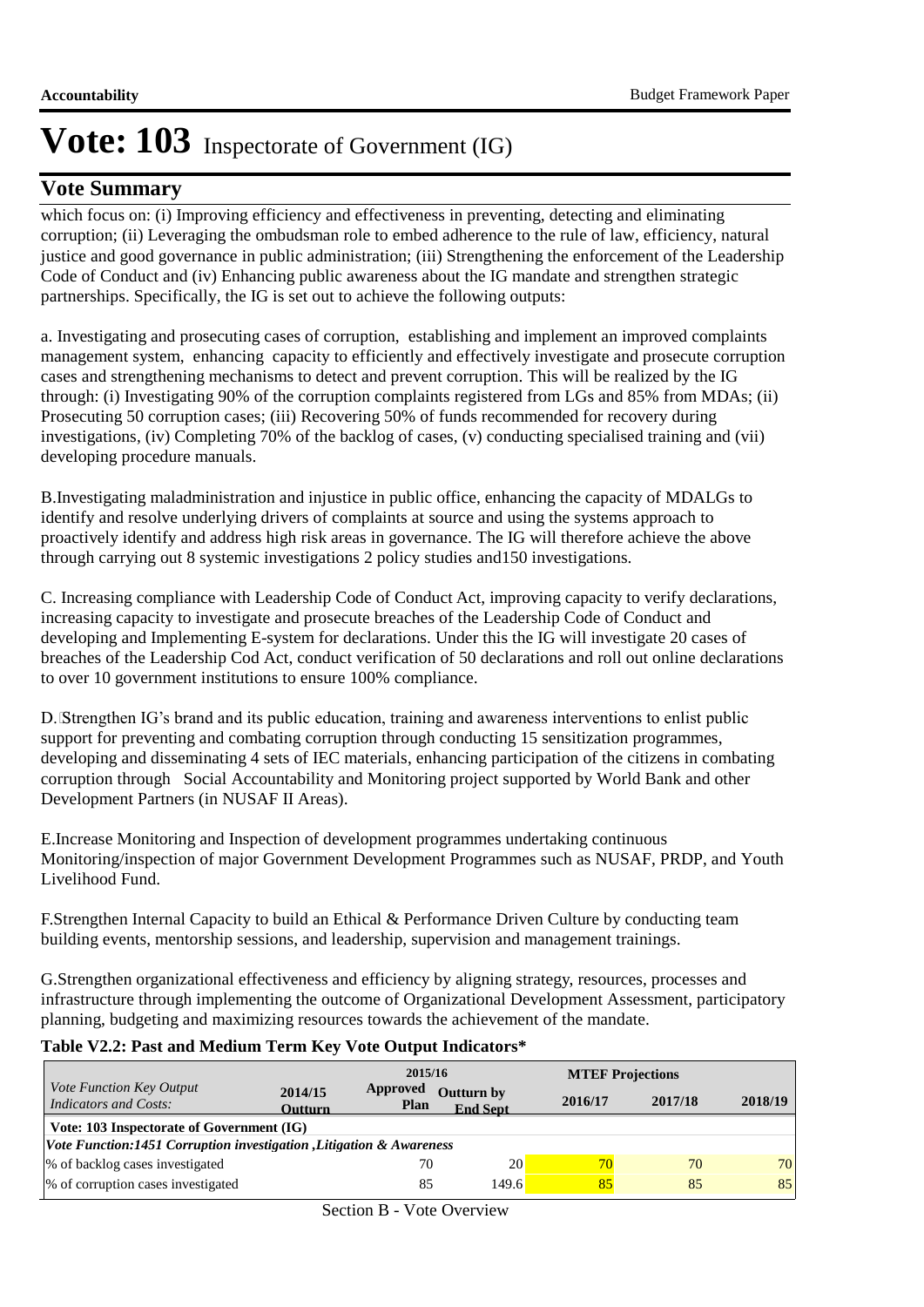## **Vote Summary**

|                                                                                         |                    | 2015/16          |                                      |                  | <b>MTEF Projections</b> |                |
|-----------------------------------------------------------------------------------------|--------------------|------------------|--------------------------------------|------------------|-------------------------|----------------|
| Vote Function Key Output<br><b>Indicators and Costs:</b>                                | 2014/15<br>Outturn | Approved<br>Plan | <b>Outturn by</b><br><b>End Sept</b> | 2016/17          | 2017/18                 | 2018/19        |
| and completed                                                                           |                    |                  |                                      |                  |                         |                |
| % of proposed corrective actions<br>identified during project inspection<br>implemented |                    | 70               | 55.8                                 | 70               | 70                      | 70             |
| Number of corruption cases<br>prosecuted and completed.                                 |                    | 50               | 21                                   | 50               | 50                      | 50             |
| Number of judicial review cases<br>concluded                                            |                    | 12               | 5                                    | 12               | 12                      | 12             |
| Number of partnerships and<br>institutions supported                                    |                    | 20               | 5                                    | 20               | 20                      | 20             |
| Number of sensitisation programmes<br>conducted.                                        |                    | 15               | 3                                    | 15               | 15                      | 15             |
| % of corruption cases complaints<br>investigated and completed                          |                    | 90%              | 128                                  | 90%              | 90%                     | 90             |
| % of funds recovered from<br>MDALGs as recommended during<br>investigations             |                    | 50               | 90.6                                 | 50               | 50                      | 50             |
| Compliance rate for leaders required<br>to file declaration forms                       |                    | 100              | $\vert 0 \vert$                      | 100              | 100                     | 100            |
| Number of leader's declarations<br>verified                                             |                    | 50               | $\overline{7}$                       | 50               | 50                      | 50             |
| Number of leaders investigated for<br>breach of Leadership Code                         |                    | 20               | $\mathbf{0}$                         | 20               | 20                      | 20             |
| Number of Policy and Systems<br>Studies completed.                                      |                    | $\overline{4}$   | $\mathbf{0}$                         | $\overline{4}$   | $\overline{4}$          | $\overline{4}$ |
| Number of Ombudsman<br>investigations concluded.                                        |                    | 150              | 63                                   | 150              | 150                     | 150            |
| Number of systemic investigations                                                       |                    | 8                | 3                                    | $\overline{8}$   | 8                       | 8              |
| conducted perannum                                                                      |                    |                  |                                      |                  |                         |                |
| <b>Vote Function Cost (UShs bn)</b>                                                     | N/A                | 39.811           | 7.437                                | 38.510           | 42.783                  | 47.971         |
| VF Cost Excl. Ext Fin.                                                                  | 34.159             | 38.51            | 7.437                                | 38.510           | N/A                     | N/A            |
| <b>Cost of Vote Services (UShs Bn)</b><br>Vote Cost Excl. Ext Fin                       | N/A<br>34.159      | 39.811<br>38.510 | 7.437<br>7.437                       | 38.510<br>38.510 | 42.783<br>N/A           | 47.971<br>N/A  |

### *Medium Term Plans*

Over the medium term, the Inspectorate of Government plans to achieve the following high level output indicators: Reduced corruption in public sector, improved governance and administration of public office, improved professional and ethical conduct of leaders in line with the leadership code of conduct, increased efficiency and effectiveness in execution of the IG mandate and Increased demand for ethics, professionalism and accountability in public office. The outcomes will be achieved through the IG consolidating its achievement in the previous and also implementing specific interventions listed below:

i. Establish and implement an improved complaints management system: One of the IG's key challenges over the last few years has been an increasing workload, as a result of increased awareness of the dangers of corruption and the ease of reporting incidents. This has in turn resulted in the rise in the number of complaints received by the IG, which have clogged the highly manual complaints management system in place. The IG will manage this over the medium term by developing and implementing a more efficient and effective electronic complaints and case management system.

Ii. Strengthen mechanisms to detect and prevent corruption: The IG has relied on received complaints and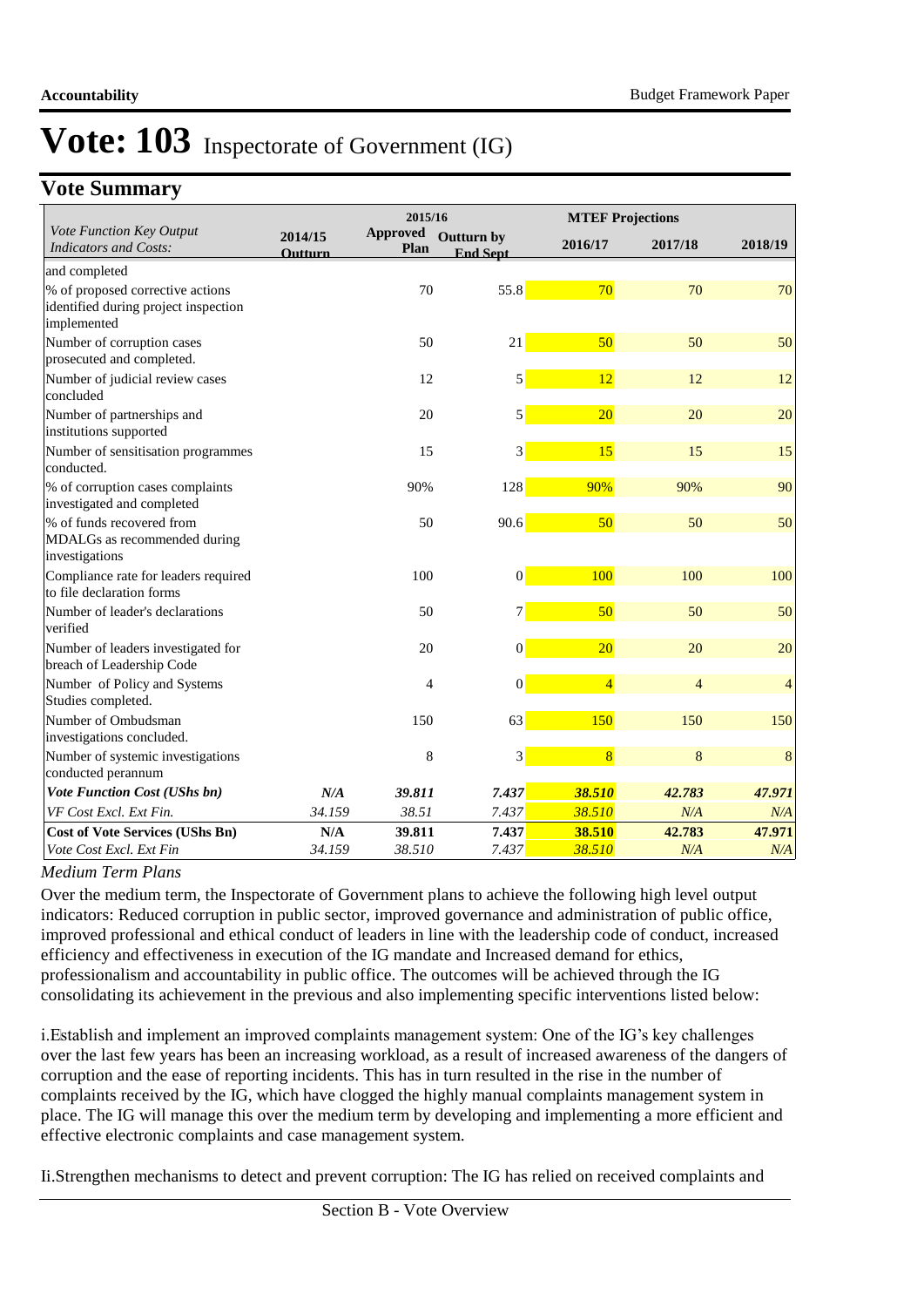## **Vote Summary**

on reactive measures (investigation and prosecutions) as a means of detecting and eliminating corruption. While this has had a measure of success, it is by no means sufficient. In recognition of this, the IG will focus on strengthening systems and policies that detect and prevent corruption incidences before they occur or become more widespread. This will be done by conducting periodical surveys and or risk assessments, improving whistleblower reporting, conducting inspections in public projects, strengthening intelligence gathering and deploying efficient ICT systems to facilitate the detection, reporting and prevention of corruption.

Iii. Enhance the capacity of MDALGs to identify and resolve underlying drivers of complaints at source: Complaints related to maladministration and poor governance are often due to or related to certain underlying reasons. For instance, delayed/unpaid teachers' salaries can lead to absenteeism. Low pay in public sector may result in de-motivated staff, who in turn deliver inadequate services. The IG will enhance the capacity to identify and resolve underlying drivers of complaints where they arise. MDALGs will be encouraged to establish internal mechanisms to resolve complaints at source and train their personnel in root cause analysis of those complaints.

Iv. Use the systems approach to proactively identify and address high risk areas in governance: As part of its efforts to proactively promote good governance in public office, the IG will engage with various MDALGs in studying processes and procedures with a view to identifying high-risk areas and effectively minimizing threats to effective service delivery. The Inspectorate will design effective systemic study models that will be used to identify, investigate and address high-risk areas in governance and ensure recommendations are implemented.

V. Develop and Implement E-system for declarations under the LCA: The declarations process is currently manual, requiring large amounts of funds and staff to distribute and collect declaration forms, and large storage space for the large numbers of declaration forms collected. As part of its efforts to address these challenges, the IG is developing an electronic declaration system to receive and analyze leaders' declarations.

### **(ii) Efficiency of Vote Budget Allocations**

Over the medium term, the Inspectorate intends to introduce the following measures to improve efficiency in vote allocations:

a. Strengthen system and build capacity for information gathering/intelligence to detect corruption in MDALGs. This will give the IG opportunity to concentrate investigations on more credible information. Currently the IG is over relying on reported complaints which in instances after investigations prove to be mere allegations yet a lot of resources were committed.

B. Under the Ombudsman mandate, the IG will conduct more systemic investigations as opposed to handing individual complaints. In this when a number of complaints are raised against an entity, systemic investigations will be conducted to provide recommendations for improvement of procedures, practices and systems.

C. The Inspectorate of Government will continue to implement the policy of strengthening the Regional Offices through increased financing and recruiting additional staff as opposed to opening new ones. This policy aims at reducing operational costs and making them more effective. During the ensuing FY 2016/17 the IG will specifically plan, develop strategy and implement interventions which focus on: (i) Improving efficiency and effectiveness in preventing, detecting and eliminating corruption; (ii) Leveraging the ombudsman role to embed adherence to the rule of law, efficiency, natural justice and good governance in public administration; (iii) Strengthening the enforcement of the Leadership Code of Conduct and (iv)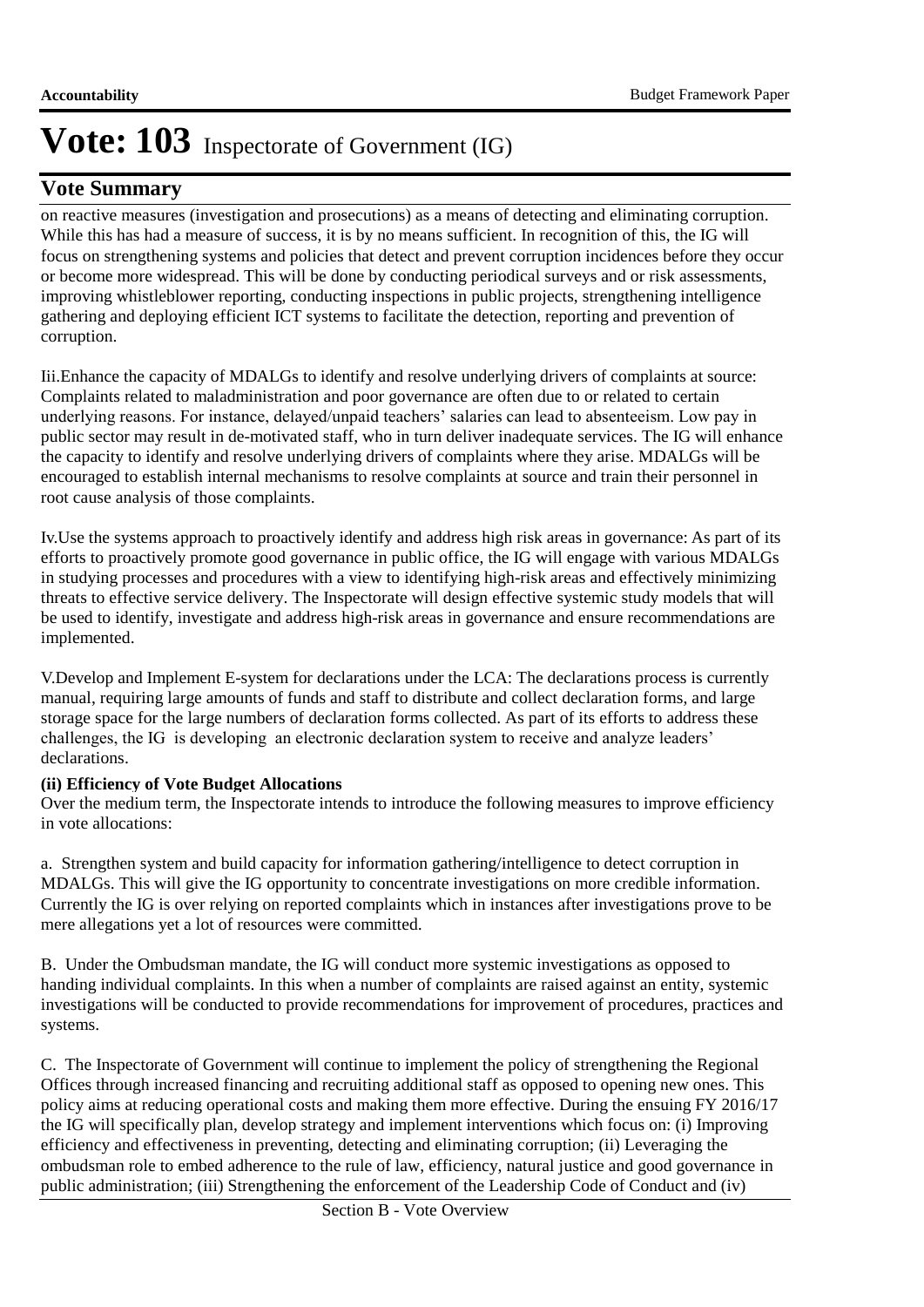### **Vote Summary**

Enhancing public awareness about the IG mandate and strengthen strategic partnerships.

| Table V2.3: Allocations to Key Sector and Service Delivery Outputs over the Medium Term |                           |      |                                 |      |                    |  |                                 |  |
|-----------------------------------------------------------------------------------------|---------------------------|------|---------------------------------|------|--------------------|--|---------------------------------|--|
|                                                                                         | $(i)$ Allocation (Shs Bn) |      |                                 |      | (ii) % Vote Budget |  |                                 |  |
| <b>Billion Uganda Shillings</b>                                                         |                           |      | 2015/16 2016/17 2017/18 2018/19 |      |                    |  | 2015/16 2016/17 2017/18 2018/19 |  |
| <b>Key Sector</b>                                                                       | 23.8                      | 24.6 | 21.7                            | 26.9 | $59.7\%$           |  | $\frac{64.0\%}{2}$ 50.8% 56.1%  |  |

N/A

#### **Table V2.4: Key Unit Costs of Services Provided and Services Funded (Shs '000)**

| <b>Unit Cost</b><br><b>Description</b>                               | Actual<br>2014/15 | <b>Planned</b><br>2015/16 | Actual<br>by Sept | <b>Proposed</b><br>2016/17 | <b>Costing Assumptions and Reasons for</b><br>any Changes and Variations from Plan |
|----------------------------------------------------------------------|-------------------|---------------------------|-------------------|----------------------------|------------------------------------------------------------------------------------|
| Vote Function: 1451 Corruption investigation, Litigation & Awareness |                   |                           |                   |                            |                                                                                    |
| Workshops                                                            |                   |                           |                   | 25,000                     | No clear benchmarks but tried to fit.<br>within the available resources            |
| Verification and<br>Investigation                                    |                   |                           |                   | 7.000                      | No clear benchmarks but tried to fit.<br>within the available resources            |
| Prosecution                                                          |                   |                           |                   | 4.800                      | No clear benchmarks but tried to fit<br>within the available resources             |
| Procurement of vehicles                                              |                   |                           |                   | 102,000                    | The price variation is a result of<br>differences in vehicle types & classes.      |
| Policy and systems<br>studies                                        | 6,667             | 6,667                     | 9,667             | 9.667                      | No clear benchmarks but tried to fit<br>within the available resources             |
| Investigation                                                        | 2,500             | 2,500                     | 3,000             | 3,000                      | The fuel prices will be the rise and the<br>shilling will be relatively stable.    |
| Computers, Printers<br>and accessories                               | 4,750             | 4,750                     | 4,750             | 4,750                      | The fuel prices will be the rise and the<br>shilling will be relatively stable.    |
| Civil Litgation                                                      | 12,000            | 12,000                    | 12,025            | 12,025                     | The fuel prices will be the rise and the<br>shilling will be relatively stable.    |

#### **(iii) Vote Investment Plans**

The funding allocated is to facilitate the above mentioned activities.

#### **Table V2.5: Allocations to Capital Investment over the Medium Term**

|                                           | $(i)$ Allocation (Shs Bn) |      |                                 | $(ii)$ % Vote Budget |           |           |                                 |           |
|-------------------------------------------|---------------------------|------|---------------------------------|----------------------|-----------|-----------|---------------------------------|-----------|
| <b>Billion Uganda Shillings</b>           |                           |      | 2015/16 2016/17 2017/18 2018/19 |                      |           |           | 2015/16 2016/17 2017/18 2018/19 |           |
| Consumption Expendture (Outputs Provided) | 37.3'                     | 36.2 | 38.1                            | 43.2                 | $93.7\%$  | 94.1%     | 89.0%                           | 90.2%     |
| Investment (Capital Purchases)            | 2.5                       | 2.3  | 4.7                             | 4.7                  | 6.3%      | $5.9\%$   | $11.0\%$                        | 9.8%      |
| <b>Grand Total</b>                        | 39.8                      | 38.5 | 42.8                            | 48.0                 | $100.0\%$ | $100.0\%$ | $100.0\%$                       | $100.0\%$ |

The IG acquired land for the construction of its Head Office. In the current FY 2015/16, a consultant was hired to undertake architectural designs. The consultant is expected to submit final drawing by the closure of the financial year. The IG therefore intends to commence first phase of the construction exercise in the forthcoming FY 2016/17. In addition the IG will procure 5 cars.

#### **Table V2.6: Major Capital Investments**

| <b>Project, Programme</b>                           | 2015/16                                                                   |                                                                                         | 2016/17                                                                   |
|-----------------------------------------------------|---------------------------------------------------------------------------|-----------------------------------------------------------------------------------------|---------------------------------------------------------------------------|
| <b>Vote Function Output</b><br><b>UShs Thousand</b> | <b>Approved Budget, Planned</b><br><b>Outputs (Quantity and Location)</b> | <b>Actual Expenditure and</b><br><b>Outputs by September</b><br>(Quantity and Location) | <b>Proposed Budget, Planned</b><br><b>Outputs (Quantity and Location)</b> |
| Project 0354 Support to IGG                         |                                                                           |                                                                                         |                                                                           |
|                                                     |                                                                           |                                                                                         |                                                                           |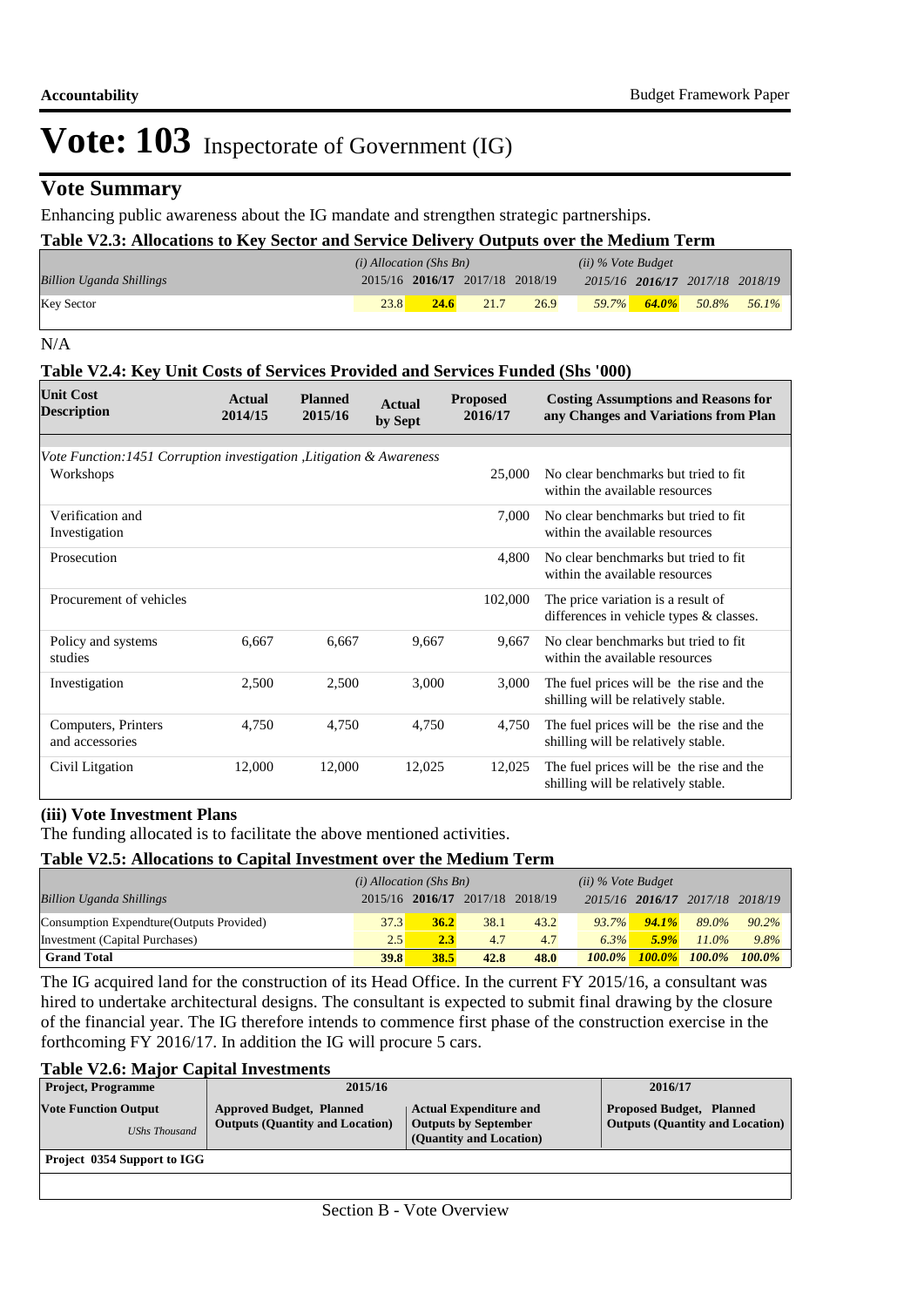# **Vote Summary**

| <b>Project, Programme</b>                                                                   | 2015/16                                                                                                               |                                                                                         | 2016/17                                                                   |
|---------------------------------------------------------------------------------------------|-----------------------------------------------------------------------------------------------------------------------|-----------------------------------------------------------------------------------------|---------------------------------------------------------------------------|
| <b>Vote Function Output</b><br><b>UShs Thousand</b>                                         | <b>Approved Budget, Planned</b><br><b>Outputs (Quantity and Location)</b>                                             | <b>Actual Expenditure and</b><br><b>Outputs by September</b><br>(Quantity and Location) | <b>Proposed Budget, Planned</b><br><b>Outputs (Quantity and Location)</b> |
| 145172 Government<br><b>Buildings and</b><br><b>Administrative</b><br><b>Infrastructure</b> | Archtectural designes for IG<br>house prepared                                                                        | n/a                                                                                     | Finalisation of architectural<br>desisgns                                 |
| <b>Total</b>                                                                                | 1,500,000                                                                                                             | 0                                                                                       | 1,500,000                                                                 |
| <b>GoU</b> Development                                                                      | 1,500,000                                                                                                             | 0                                                                                       | 1,500,000                                                                 |
| <b>External Financing</b>                                                                   | 0                                                                                                                     | 0                                                                                       | 0                                                                         |
| 145175 Purchase of Motor<br><b>Vehicles and Other</b><br><b>Transport</b><br>Equipment      | Purchase of Pickups to enhace<br>and improve investgative and<br>prosectutional capacity of IG in<br>regional offices | n/a                                                                                     | 5 double cabin pickups<br>procured to support<br>investigations.          |
| <b>Total</b>                                                                                | 869,998                                                                                                               | 0                                                                                       | 510,000                                                                   |
| <b>GoU</b> Development                                                                      | 720,000                                                                                                               | 0                                                                                       | 510,000                                                                   |
| <b>External Financing</b>                                                                   | 149,998                                                                                                               | 0                                                                                       | 0                                                                         |

#### **(iv) Vote Actions to improve Priority Sector Outomes**

In the coming FY2016/17, performance is one of the critical areas that the IG intends to address and numbers of strategies were designed to this effect. These include conducting a review of the performance management to strategies for performance improvement; equip staff with specialized skills to complex investigations, increased mentorship, supervision, monitoring and collaboration with other anti-corruption agencies. In addition the IG will review, adopt and implement the recommendations of organizational assessment that is being concluded.

#### **Table V2.7: Priority Vote Actions to Improve Sector Performance**

| 2015/16 Planned Actions:                                                                                                                                                                                                                                                                                                             | 2015/16 Actions by Sept:                                                                                                                                                                                                                                         |                                                                                                                                                                                                                       | <b>MT Strategy:</b>                                                                                                                                                                                                   |  |  |
|--------------------------------------------------------------------------------------------------------------------------------------------------------------------------------------------------------------------------------------------------------------------------------------------------------------------------------------|------------------------------------------------------------------------------------------------------------------------------------------------------------------------------------------------------------------------------------------------------------------|-----------------------------------------------------------------------------------------------------------------------------------------------------------------------------------------------------------------------|-----------------------------------------------------------------------------------------------------------------------------------------------------------------------------------------------------------------------|--|--|
|                                                                                                                                                                                                                                                                                                                                      | Sector Outcome 1: Efficient service delivery through formulation and monitoring of credible budgets.                                                                                                                                                             |                                                                                                                                                                                                                       |                                                                                                                                                                                                                       |  |  |
|                                                                                                                                                                                                                                                                                                                                      | Vote Function: 1451 Corruption investigation , Litigation & Awareness                                                                                                                                                                                            |                                                                                                                                                                                                                       |                                                                                                                                                                                                                       |  |  |
| VF Performance Issue:                                                                                                                                                                                                                                                                                                                | In ability to recruit and retain quality staff                                                                                                                                                                                                                   |                                                                                                                                                                                                                       |                                                                                                                                                                                                                       |  |  |
| The Information and Internal<br>increased supervision and<br>monitoring to improve<br>Inspection (III) Division of the<br>IG carried out inspection of<br>performance<br>the Regional Offices,<br>Directorates and Divisions.<br>The purpose of the exercise<br>was to identify performance<br>challenges and provide<br>mentorship. |                                                                                                                                                                                                                                                                  | increased supervision and<br>monitoring to improve<br>performance                                                                                                                                                     | Formulation of comprehensive<br>performance plan with well<br>defined outputs for all<br>technical staff, increased<br>supervision, monitoring and<br>holding consultative meetings<br>with senior technical officers |  |  |
|                                                                                                                                                                                                                                                                                                                                      | Sector Outcome 3: Accountability Sector's contribution to economic growth and development enhanced                                                                                                                                                               |                                                                                                                                                                                                                       |                                                                                                                                                                                                                       |  |  |
|                                                                                                                                                                                                                                                                                                                                      | Vote Function: 1451 Corruption investigation, Litigation & Awareness                                                                                                                                                                                             |                                                                                                                                                                                                                       |                                                                                                                                                                                                                       |  |  |
| <b>VF</b> Performance Issue:                                                                                                                                                                                                                                                                                                         | Inadquate Regional presence of Inspectorate of Government                                                                                                                                                                                                        |                                                                                                                                                                                                                       |                                                                                                                                                                                                                       |  |  |
| The Inspectorate has adopted<br>an internal policy of<br>strengthening the Regional<br>Offices as opposed to<br>opening new ones. This<br>policy aims at reducing<br>operational costs and making<br>them more effective                                                                                                             | The IG carried out recruitment<br>of 32 inspectorate officers<br>during the quarter. Over 80%<br>of the officers were deployed<br>in Regional Officers. Further<br>an assessment was conducted<br>to identify resource needs of<br>the Regional Offices. A draft | The Inspectorate has adopted<br>an internal policy of<br>strengthening the Regional<br>Offices as opposed to opening<br>new ones. This policy aims at<br>reducing operational costs and<br>making them more effective | The Inspectorate has adopted<br>an internal policy of<br>strengthening the Regional<br>Offices as opposed to opening<br>new ones. This policy aims at<br>reducing operational costs and<br>making them more effective |  |  |
|                                                                                                                                                                                                                                                                                                                                      | report is for review by the IG<br>management.                                                                                                                                                                                                                    |                                                                                                                                                                                                                       |                                                                                                                                                                                                                       |  |  |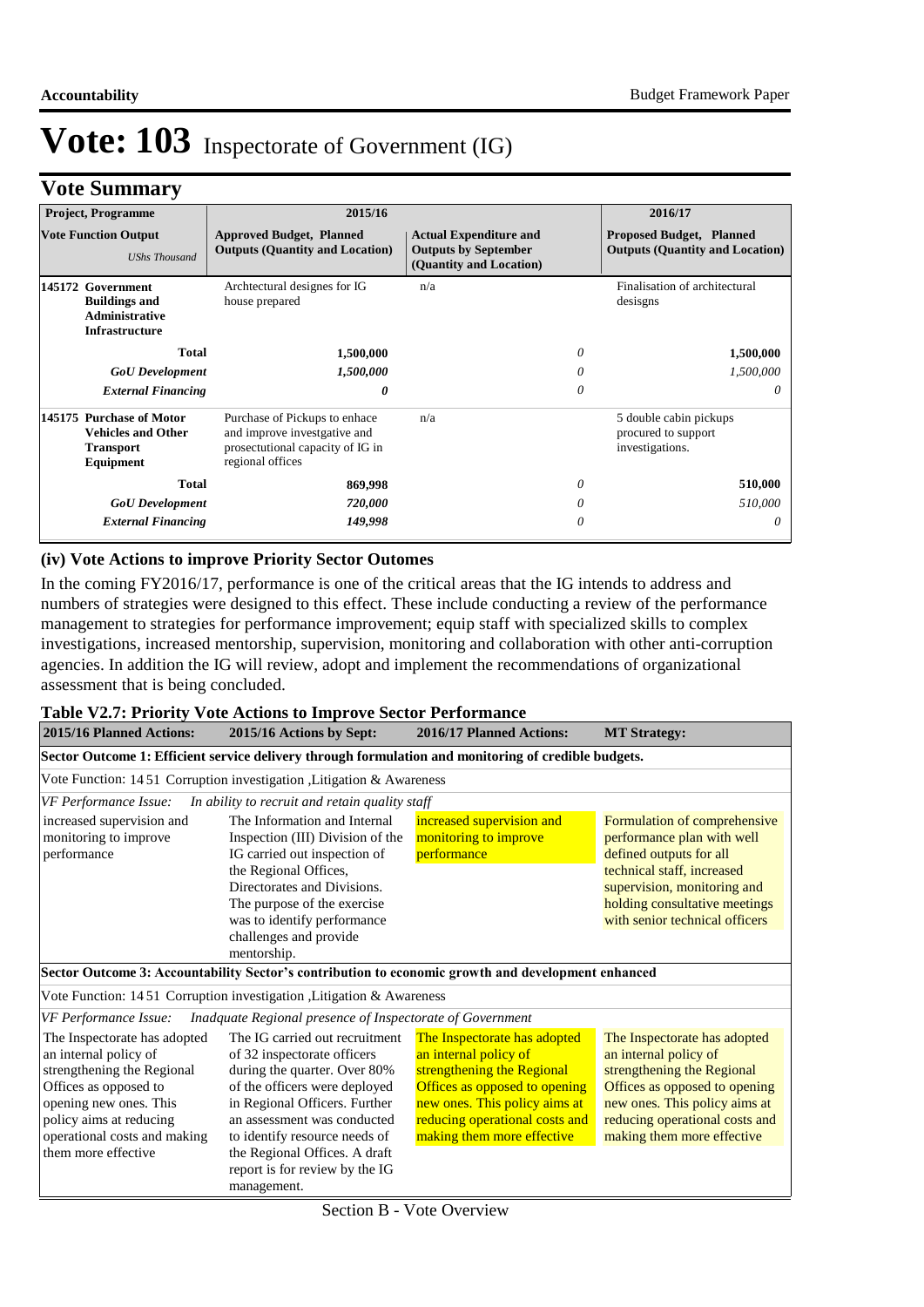### **Vote Summary**

## *V3 Proposed Budget Allocations for 2016/17 and the Medium Term*

*This section sets out the proposed vote budget allocations for 2016/17 and the medium term, including major areas of expenditures and any notable changes in allocations.* 

#### **Table V3.1: Past Outturns and Medium Term Projections by Vote Function\***

|                                                      |                           | 2015/16                |                             | <b>MTEF Budget Projections</b> |         |         |
|------------------------------------------------------|---------------------------|------------------------|-----------------------------|--------------------------------|---------|---------|
|                                                      | 2014/15<br><b>Outturn</b> | Appr.<br><b>Budget</b> | Spent by<br><b>End Sept</b> | 2016/17                        | 2017/18 | 2018/19 |
| Vote: 103 Inspectorate of Government (IG)            |                           |                        |                             |                                |         |         |
| 1451 Corruption investigation Litigation & Awareness | 34.159                    | 39.811                 | 7.437                       | 38.510                         | 42.783  | 47.971  |
| <b>Total for Vote:</b>                               | 34.159                    | 39.811                 | 7.437                       | 38.510                         | 42.783  | 47.971  |

#### **(i) The Total Budget over the Medium Term**

Over the medium term the allocation to Inspectorate of Government is UGX. 38.260 Billion in FY 2016/17 and projected to increase to UGX. 42.490 Billion FY 2017/18. This implies the allocation will grow by 11.06% over the medium term.

#### **(ii) The major expenditure allocations in the Vote for 2016/17**

The IG acquired land for the construction of its Head Office. In the current FY 2015/16, a consultant was hired to undertake architectural designs. The consultant is expected to submit final drawing by the closure of the financial year. The IG therefore intends to commence phase of the construction exercise in the forthcoming FY 2016/17.

#### **(iii) The major planned changes in resource allocations within the Vote for 2016/17**

The proposed key major allocations are therefore summarized as follows: travel inland line item for investigations, prosecutions, verifications of leader's declarations, project inspections and policy and system studies UGX. 2.452 Billion, payment of rent UGX. 2.482 Billion, purchase of vehicles, their maintenance, fuel and lubricants UGX. 1.028 Billion. Other areas major allocations include NSSF contributions UGX. 1.808 Billion, payment of staff annual gratuity UGX. 4.949 Billion and allowances UGX. 2.843 Billion.

| <b>Changes in Budget Allocations and Outputs from 2015/16 Planned Levels:</b><br>2016/17 |                                           | 2017/18           |                            | 2018/19 | <b>Justification for proposed Changes in</b><br><b>Expenditure and Outputs</b> |  |
|------------------------------------------------------------------------------------------|-------------------------------------------|-------------------|----------------------------|---------|--------------------------------------------------------------------------------|--|
| Vote Function: 1401 Corruption investigation , Litigation & Awareness                    |                                           |                   |                            |         |                                                                                |  |
| Output:                                                                                  | 1451 01 Administration & Support services |                   |                            |         |                                                                                |  |
| <b>UShs Bn:</b>                                                                          | -1.939 UShs Bn:                           | $2.774$ UShs Bn:  |                            |         | 2.774 To strengthen Regional offices for                                       |  |
| To strengthen Regional To strengthen Regional                                            |                                           |                   | To strengthen Regional     |         | performance improvement                                                        |  |
| offices for performance offices for performance                                          |                                           |                   | offices for performance    |         |                                                                                |  |
| improvement                                                                              | improvement                               |                   | improvement                |         |                                                                                |  |
| Output: 1451 02 Investigations/operations                                                |                                           |                   |                            |         |                                                                                |  |
| <b>UShs Bn:</b>                                                                          | $0.294$ UShs Bn:                          | $3.685$ UShs Bn:  |                            |         | 3.685 To strengthen Regional offices for                                       |  |
| To strengthen Regional To strengthen Regional                                            |                                           |                   | To strengthen capacity for |         | performance improvement                                                        |  |
| offices for performance offices for performance performance improvement                  |                                           |                   |                            |         |                                                                                |  |
| improvement                                                                              | improvement                               |                   |                            |         |                                                                                |  |
| Output: 1451 05 Decentralised Anti - corruption programmes                               |                                           |                   |                            |         |                                                                                |  |
| UShs Bn:                                                                                 | $0.301$ UShs Bn:                          |                   | -3.738 UShs Bn:            |         | 1.450 to increase public awareness on                                          |  |
| To strengthen Regional To strengthen Regional                                            |                                           |                   | To strengthen Regional     |         | corruption                                                                     |  |
| offices for performance                                                                  | offices for performance                   |                   | offices for performance    |         |                                                                                |  |
| improvement                                                                              | improvement                               |                   | improvement                |         |                                                                                |  |
| Output: 1451 07 Ombudsman Complaints, Policy and Systems Studies                         |                                           |                   |                            |         |                                                                                |  |
| UShs Bn:                                                                                 | $0.296$ UShs Bn:                          | $-0.203$ UShs Bn: |                            |         | <b>-0.203</b> Funding to support implementation of                             |  |
| <b>Funding to support</b>                                                                | <b>Funding to support</b>                 |                   | <b>Funding to support</b>  |         | ambudsman activities                                                           |  |

#### **Table V3.2: Key Changes in Vote Resource Allocation**

Section B - Vote Overview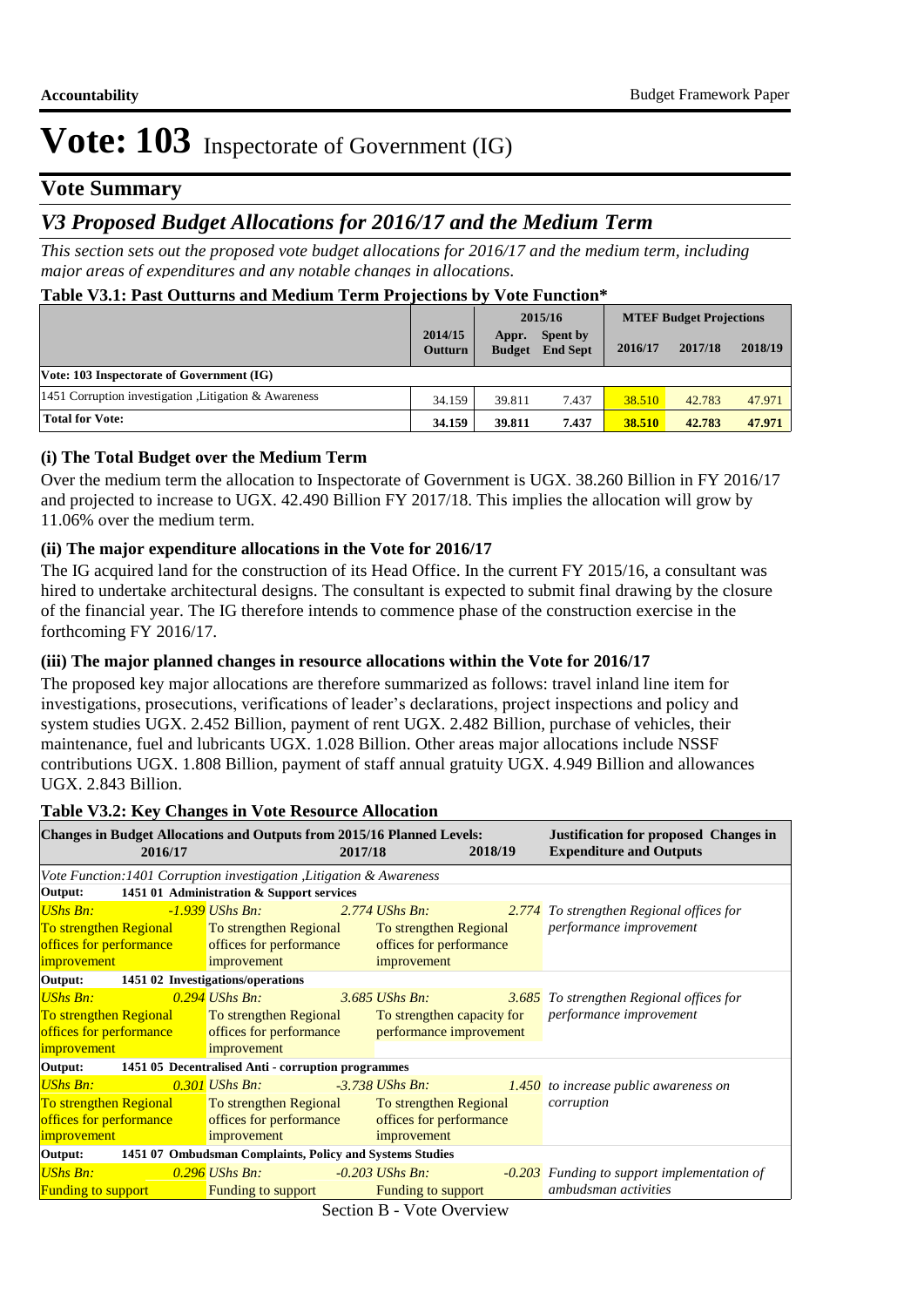## **Vote Summary**

| <b>Changes in Budget Allocations and Outputs from 2015/16 Planned Levels:</b><br>2016/17                                                           |                                                                                                                        | 2017/18 |                                                                                                                         | 2018/19 |  | <b>Justification for proposed Changes in</b><br><b>Expenditure and Outputs</b>                                       |  |
|----------------------------------------------------------------------------------------------------------------------------------------------------|------------------------------------------------------------------------------------------------------------------------|---------|-------------------------------------------------------------------------------------------------------------------------|---------|--|----------------------------------------------------------------------------------------------------------------------|--|
| implementation of<br>ambudsman activities                                                                                                          | implementation of<br>ambudsman activities                                                                              |         | implementation of<br>ambudsman activities                                                                               |         |  |                                                                                                                      |  |
| 1451 75 Purchase of Motor Vehicles and Other Transport Equipment<br>Output:                                                                        |                                                                                                                        |         |                                                                                                                         |         |  |                                                                                                                      |  |
| UShs Bn:<br><b>Funds planned for</b><br>procurement of pickups to<br>facilitate field travel for<br>investigations and<br>prosecution of corrption | -0.150 UShs Bn:<br>Funds planned for<br>procurement of pickups to<br>facilitate field travel for<br>investigations and |         | $0.096$ UShs Bn.<br>Funds planned for<br>procurement of pickups to<br>facilitate field travel for<br>investigations and |         |  | <b>0.096</b> Funds planned for procurement of<br>pickups to facilitate field travel for<br><i>investigations and</i> |  |

## *V4: Vote Challenges for 2016/17 and the Medium Term*

9. Vote Challenges *This section sets out the major challenges the vote faces in 2016/17 and the medium term which the vote has been unable to address in its spending plans.*

The GoU has prioritized good governance, as a significant driver in the achievement of NDPII objectives. While progress has been made over the last decade in promoting good governance and combating corruption, several constraints still remain and these include:

a. Prevalence and complexity of corruption in the public and private sector; of particular concern to the IG is the evolving nature of corruption. While previously limited to favors and bribes to a few officials, it now encompasses grand syndicated corruption where controls are deliberately circumvented in a systematic way, involving networks of corrupt officials from different MDALGs and the private sector.

B. Gaps in the legal framework; this hinders the effectiveness of the IG in the performance of its functions. For instance, the absence of a Leadership Code Tribunal hinders the efforts of the IG to effectively supervise the implementation of the Leadership Code Act, as there is no other body that can arbitrate between the IG and public officers who commit breaches of the Leadership Code. In addition, there is no provision in the law for non-conviction based asset recovery or forfeiture.

C. Lack of IG Corporate status; this means it cannot sue and be sued in its name and this has resulted in a situation where IG has to have recourse to the Attorney General's Office to defend it, where its reports are challenged in judicial review.

D. Delays in the judicial process; the establishment of the Anti-Corruption Division of the High Court significantly shortened the period taken to complete prosecution of corruption cases. However, even with a functional Anti-Corruption Court, cases face delays in courts of justice for various reasons including, but not limited to transfer of judicial officers, and continuous adjournments and lack of quorum.

E. Non-implementation of IG recommendations; upon completion of investigations, there have been instances where the IG's recommendations are not implemented. When implementation of the recommendations (such as sanctions of various officials) is not effected promptly, the matters attended to remain unresolved.

F. Poor methods of records storage, retrieval and sharing in public offices. Poor record keeping mainly results in great difficulty for the IG to collect credible and actionable information from the public officers or offices. The lack of records has continuously created a bottleneck for investigations.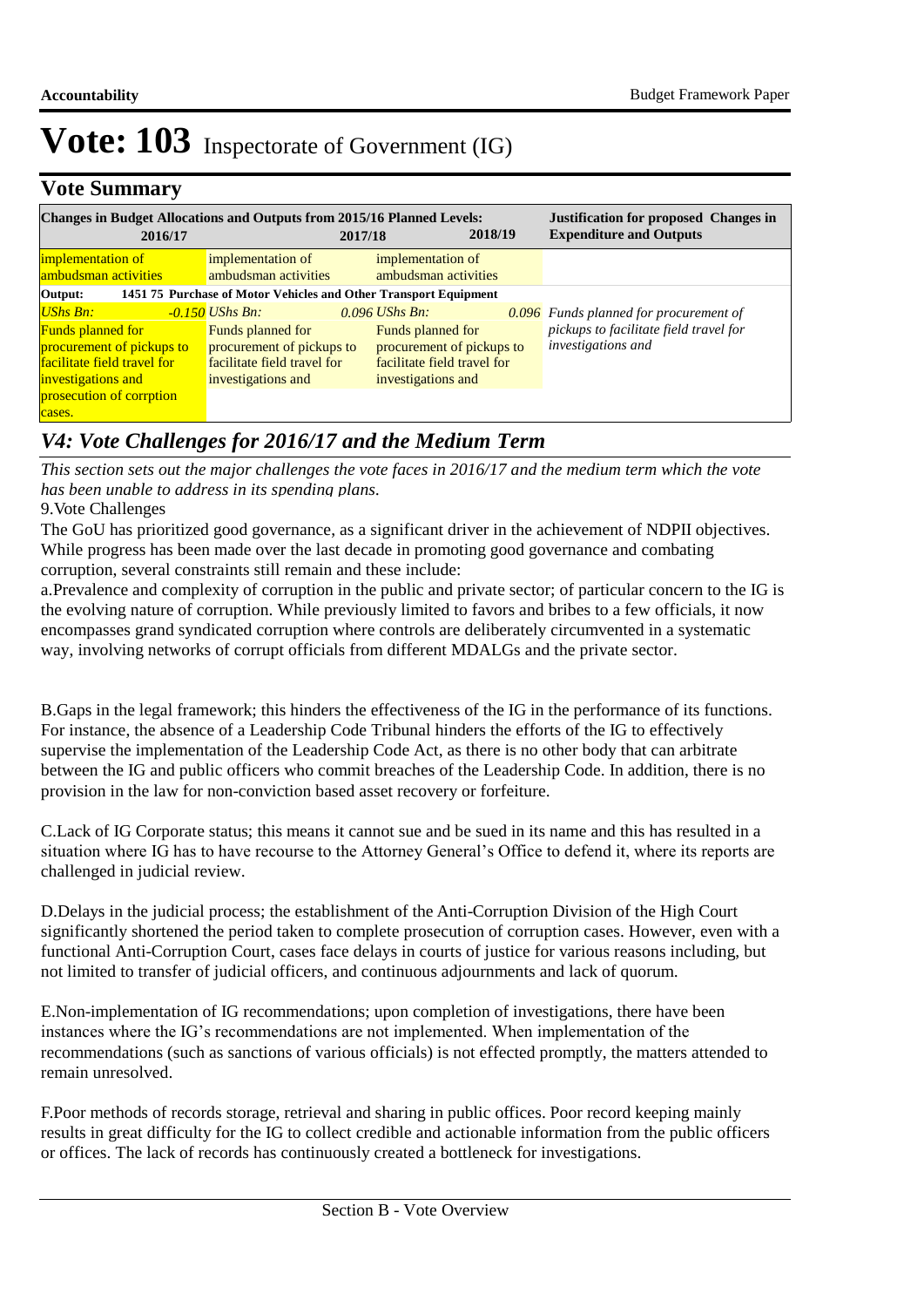### **Vote Summary**

G. Increasing cost of rent. Currently, the IG is operating in rented office premises for both its Headquarters and the 16 Regional Offices. The rent for the Head Office is paid in Dollars, thus the continuous rise in the dollar has adversely affected the funds available for other activities given that rent is a primary cost to the institution's existence and operations. In addition, landlords for Regional Offices have a tendency of adjusting rents upwards at the end of the tenancy agreements.

H. Under-resourced Inspectorate of Government, with limited number of staff and operational funds. For example each investigating officer has over 50 cases to complete in a financial year inclusive of backlogs. Furthermore the IG undertakes investigations, prosecutions and verifications of leaders' declarations. Currently the IG is in position to verify only 50 declarations out of over 25,000 that were submitted recently.

#### **Table V4.1: Additional Output Funding Requests**

| <b>Additional Requirements for Funding and</b><br><b>Outputs in 2016/17:</b> | <b>Justification of Requirement for</b><br><b>Additional Outputs and Funding</b> |  |  |  |  |  |
|------------------------------------------------------------------------------|----------------------------------------------------------------------------------|--|--|--|--|--|
| Vote Function: 1401 Corruption investigation, Litigation & Awareness         |                                                                                  |  |  |  |  |  |
| Output:<br>1451 01 Administration & Support services                         |                                                                                  |  |  |  |  |  |
| <b>UShs Bn:</b>                                                              | Additional funds needed for recruitment of new staff, buy                        |  |  |  |  |  |
| Additional funds needed for recruitment of new staff, buy                    | equipment, operational funds and architectual designs for                        |  |  |  |  |  |
| equipment, operational funds and architectual designs for                    | construction of IG office building.                                              |  |  |  |  |  |
| construction of IG office building.                                          |                                                                                  |  |  |  |  |  |
| Output:<br>1451 02 Investigations/operations                                 |                                                                                  |  |  |  |  |  |
| <b>UShs Bn:</b>                                                              | Additional funds needed to scale up investigation and prosecution                |  |  |  |  |  |
| <b>Additional funding for investigations</b>                                 | for corruption cases and proposed salary increment for staff to                  |  |  |  |  |  |
|                                                                              | complete salary structure.                                                       |  |  |  |  |  |
| Output:<br>1451 04 Education and Public Awareness                            |                                                                                  |  |  |  |  |  |
| <b>UShs Bn:</b>                                                              | Additional funding for increasing public awareness on                            |  |  |  |  |  |
| Additional funding for increasing public awareness on                        | corruption.                                                                      |  |  |  |  |  |
| corruption.                                                                  |                                                                                  |  |  |  |  |  |
| Output:<br>1451 05 Decentralised Anti - corruption programmes                |                                                                                  |  |  |  |  |  |
| <b>UShs Bn:</b>                                                              | Additional funding for strengthening Regional Offices.                           |  |  |  |  |  |
| Additional funding for strengthening Regional Offices.                       |                                                                                  |  |  |  |  |  |
| 1451 06 Verification of Leaders' Declarations<br>Output:                     |                                                                                  |  |  |  |  |  |
| UShs Bn:<br>1.500                                                            | Additional funding for implementation of leadership code and                     |  |  |  |  |  |
| Additional funding for implementation of leadership code                     | operations                                                                       |  |  |  |  |  |
| and operations                                                               |                                                                                  |  |  |  |  |  |

*This section discusses how the vote's plans will address and respond to the cross-cutting policy, issues of gender and equity; HIV/AIDS; and the Environment, and other budgetary issues such as Arrears and NTR..* 

#### **(i) Cross-cutting Policy Issues**

*(i) Gender and Equity*

**Objective:** i. To execute the IG mandate in conformity with the National Gender Policy and the legislation in place to enforce and promote equity and equality.

Issue of Concern : Limited integration of gender issues in the IG work plans and budgets.

#### *Proposed Intervensions*

Mainstream gender issues in the IG plans and budgets.

Conduct meeting to address practices that undermine or exploit the dignity of the person on the basis of their sex and gender are prohibited

Conduct awareness meetings to address gender concerns in the Inspectorate of Government